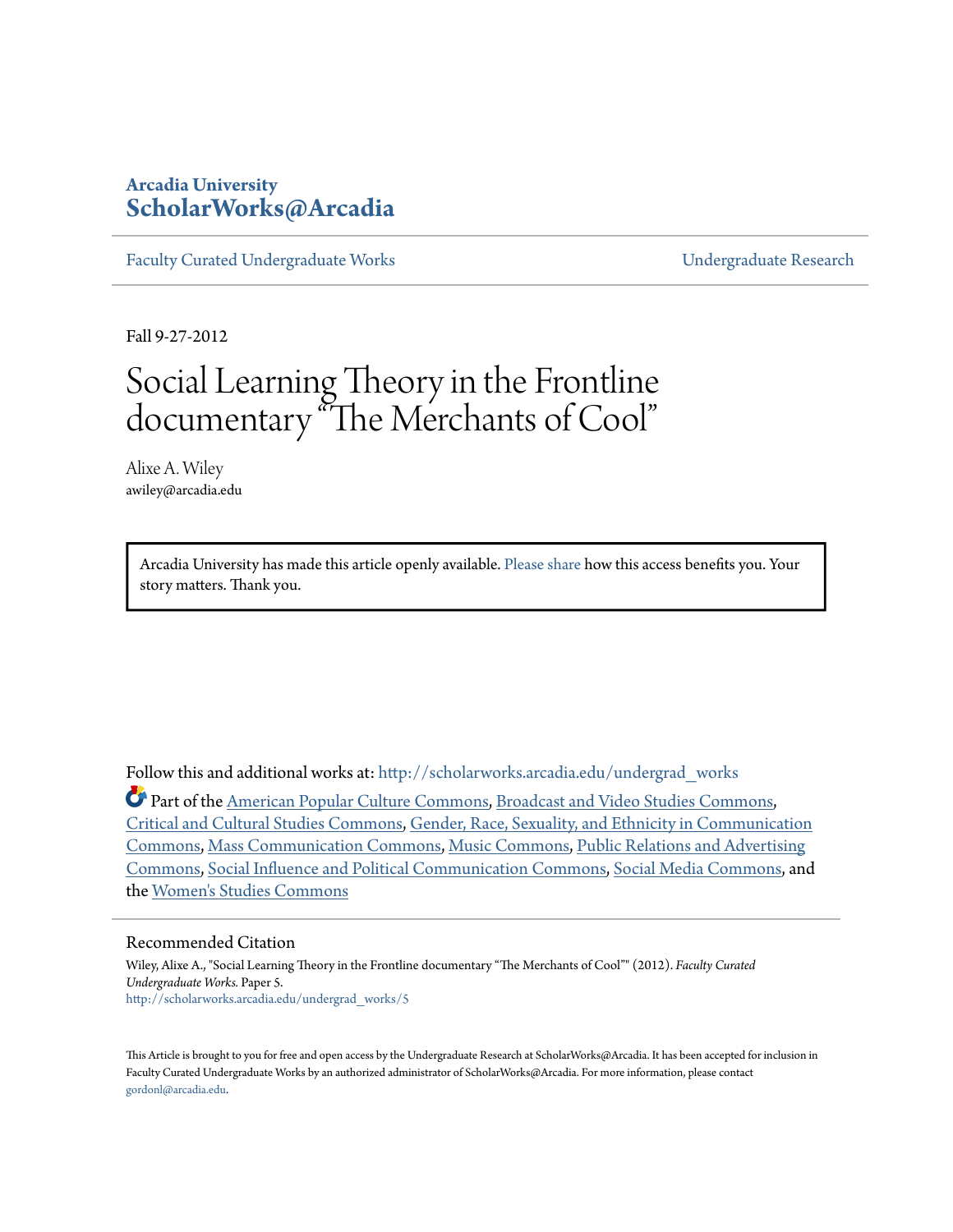#### Alixe Wiley

Professor Michael Dwyer

## CM101: Paper No. 1

### September 27, 2012

#### **Social Learning Theory in the Frontline documentary "The Merchants of Cool"**

 In the Frontline documentary *The Merchants of Cool*, the relationship between major media conglomerates and their hedonistic teenage customers is examined through exploring the different tactics industries use to discover and market the next "cool" thing. Industries maintain what the documentary refers to as a "feedback loop" with their customers, which is a cyclic, supply-and-demand relationship that blurs the line between fiction and reality. It has become impossible to tell which side is imitating the other: who do the products and trends that define popular youth culture belong to? What's more, are the sexual and aggressive hormone-fueled behaviors on television and in music intrinsic in adolescents or are they artificial ideas? If these behaviors are indeed manufactured, then how and why they are learned and practiced almost religiously by the majority of today's youth? I aim to examine if Social Learning Theory has any connection with the youth's desire to replicate what they see in the media.

 One of the segments focuses on how market research has led to the creation of fictional archetypes that appeal to specific audiences. Viacom, the owner of the MTV network, created the "Mook" and the "Midriff" archetypes for teenage boys and girls respectively. While the former aims to entertain through vulgarity and hypermasculinity, the other promotes "feminine power" through flaunted sexuality and meticulous attention to the physical appearance. These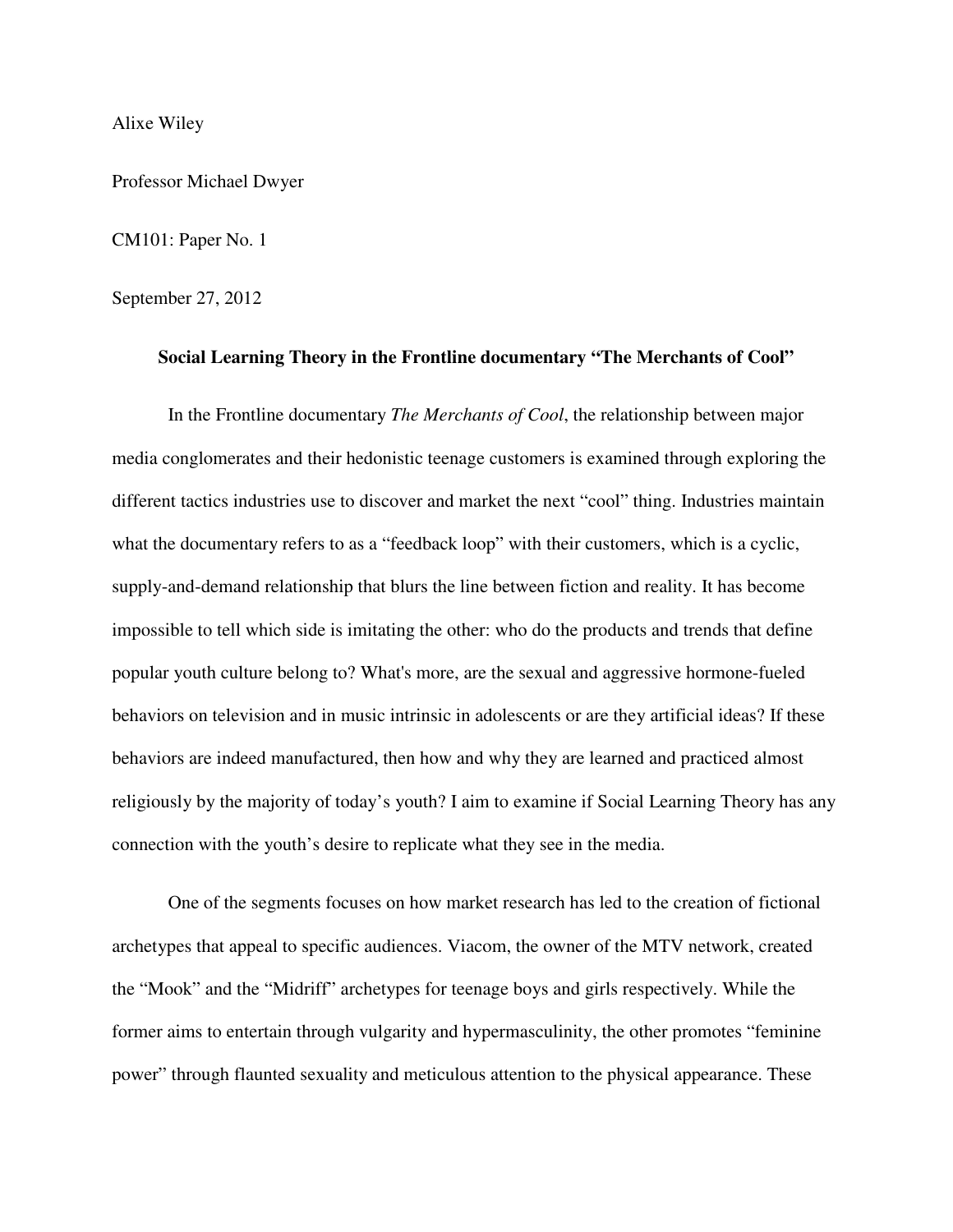archetypes are reproduced across all outlets of media owned by Viacom (as well as other companies) and continue to be eaten up by young adult consumers. The documentary highlights popular sports like wrestling and the commercial success of pop stars as examples. While these fictional personas and celebrities don't necessarily reveal anything about the identity of teenagers, they reflect their needs as customers. TV makers believe that concepts like violence and sex are things that teens are confronted with in advertising and in the real world, therefore they desire to see it portrayed in their media as well. Although makers claim that they try to show negative consequences behind them, many would argue that violence and sex that is glamorized in the media enables teens to engage in these behaviors. According to Bandura's Social Learning Theory, there is a four step process that explains how an individual's environmental influences their behavior: attention, retention, motor-reproduction, and motivation.

 Perhaps the most important step is the first, which involves the focused attention of the consumer on the behavior being performed in the media content. Teens are attracted to whatever is considered "cool" or relevant. Usually, this is a specific attitude or personality reflected in a famous or respect individual or product. In the documentary, 13 year-old girl Barbara takes an interest in pop idol Britney Spears. She has listened to the lyrics of her music, watched her dance during award shows, and taken in her physical appearance and mannerisms. In all probability, Barbara doesn't completely comprehend Britney's suggestive and sexually charged performances, as well as her classic "nymphet" appeal. She doesn't have to; her only concern is "looking good" and "being noticed". Barbara moves on to the second step by repeatedly watching her live model in order to remember and analyze her every move. After doing so, she begins to practice and reproduce everything about Britney: her makeup, talents, and marketable